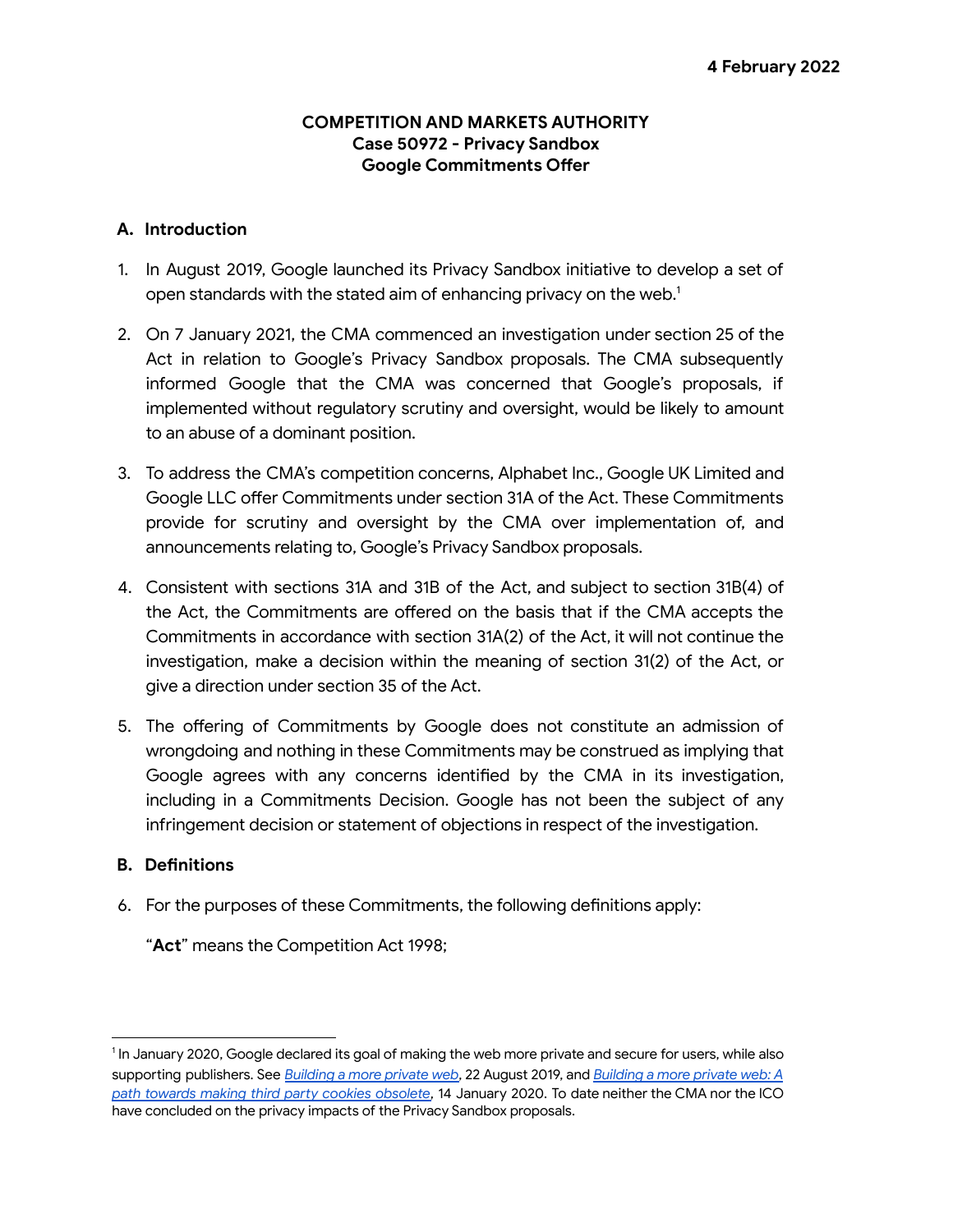"**Ads Systems**" means the computer systems that constitute Google's various products and services used for Targeting or Measurement of digital advertising on the web;

"**Alternative Technologies**" means the technologies designed, developed and implemented by Google as alternatives to Third-Party Cookies in Chrome and Chromium listed at Annex 1, and any successor technologies having the same objective;

**"Applicable Data Protection Legislation"** means all applicable data protection and privacy legislation in force in the UK, including the Data Protection Act 2018, the UK General Data Protection Regulation (and regulations made thereunder) and the Privacy and Electronic Communications (EC Directive) Regulations 2003;

"**Campaign Manager 360**" means Google's web-based ad management system for advertisers marketed under that name at the Effective Date, and any successor product;

"**Chrome**" means the Chrome web browser as built on Chromium and Blink;

"**CMA**" means the Competition and Markets Authority;

"**Commitments**" means the commitments given by Google pursuant to section 31A of the Act;

"**Commitments Decision**" means a formal decision by the CMA under section 31A of the Act to accept Commitments, such that section 31B of the Act applies;

"**Compliance Statement**" means the quarterly statement provided by Google confirming its compliance with the Commitments;

"**Display & Video 360**" means Google's demand side platform for advertisers marketed under that name at the Effective Date, and any successor product;

"**Effective Date**" means the date on which the CMA notifies Google of a Commitments Decision;

"**Gnatcatcher**" means the Chrome proposal aimed against covert tracking that both supports the Willful IP Blindness functionality, by which websites may attest that their servers will use IP addresses only for defined critical purposes and not for covert tracking, and, for websites that do not participate in Willful IP Blindness, enables the forwarding of HTTP requests through an IP privatising server, and any successor technology having the same objective;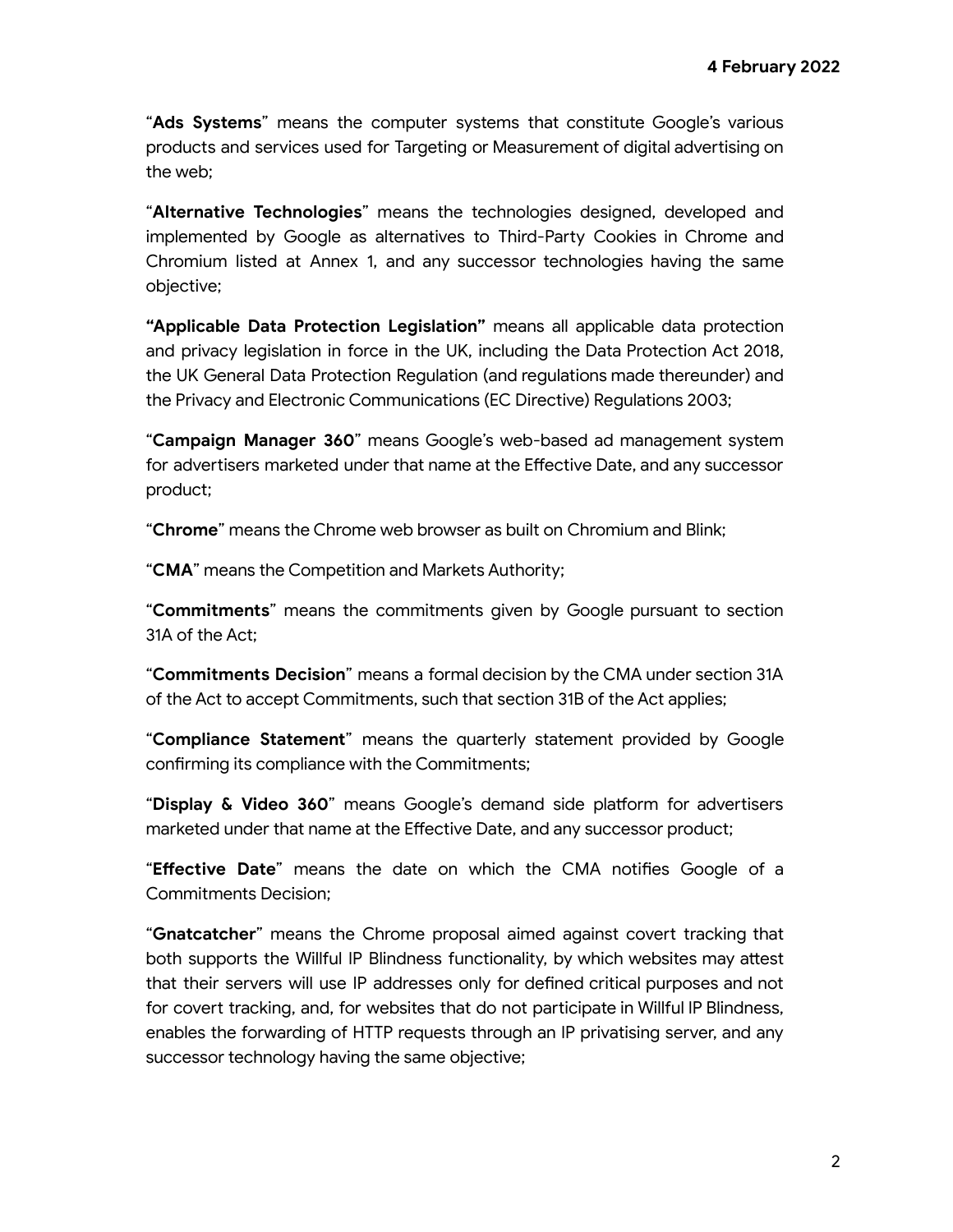"**Google**" means Alphabet Inc., Google UK Limited (company number 03977902) and Google LLC and any other member of their corporate Group;

"**Google Ad Manager**" means Google's ad management platform for publishers marketed under that name at the Effective Date, and any successor product;

"**Google First-Party Personal Data**" means Personal Data from (a) Google's user-facing services; and (b) Google's services available on the Android operating system as deployed in smartphones, connected televisions or other smart devices;

"**Group**" includes those companies with which any of Alphabet Inc., Google UK Limited or Google LLC has the links described in section 129(2)(b) of the Enterprise Act 2002 and thus constitute a "*group of interconnected bodies corporate*", within the meaning of the Enterprise Act 2002;

"**ICO**" means the Information Commissioner's Office;

"**Monitoring Statement**" means the quarterly statement prepared by Google (or, if appointed, by the Monitoring Trustee) validating the internal measures that Google operates to remain compliant with the Commitments;

"**Monitoring Trustee**" means a person appointed in accordance with paragraph 32(b) below;

"**Non-Google Technologies**" means technologies (including, but not limited to, individual user-level identifiers) designed, developed and implemented by parties other than Google as alternatives to Third-Party Cookies, to enable users to be tracked for the Targeting or Measurement of advertising on the web;

"**Personal Data**" means personal data as defined in the Applicable Data Protection Legislation:

"**Privacy Budget**" means the Chrome proposal aimed against covert tracking that enables the information disclosed about a user or device by fingerprinting surfaces to be limited by reference to a specified budget, and any successor technology having the same objective;

"**Privacy Sandbox**" means Google's proposals relating to the Removal of Third-Party Cookies, the design, development and implementation of the Alternative Technologies, and the changes to Chrome listed at Annex 1, including Gnatcatcher and the Privacy Budget;

"**Purpose of the Commitments**" has the meaning given in paragraph 7 below;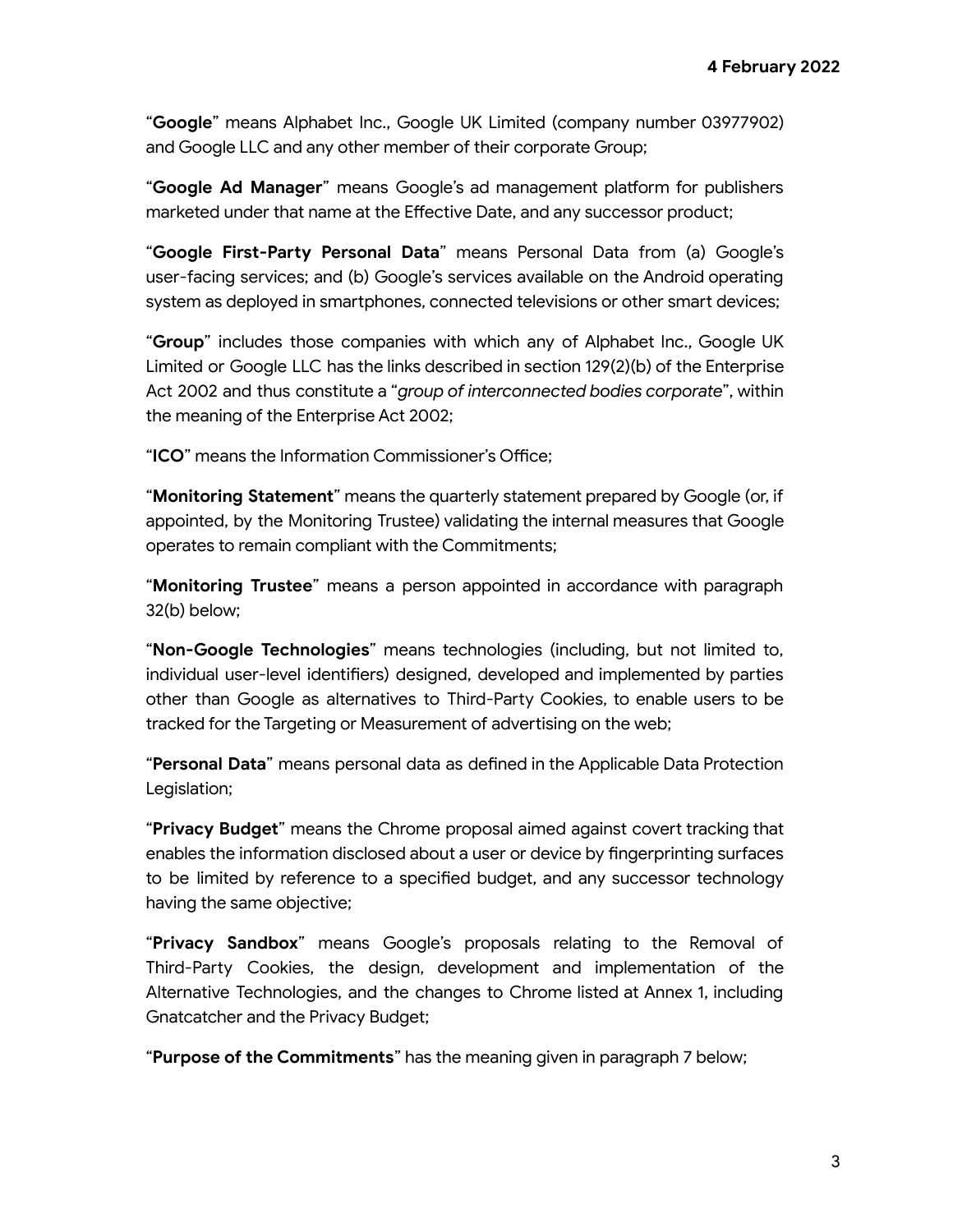"**Quantitative Testing**" means testing which would provide quantifiable metrics in comparison to the situation existing before implementation of the Privacy Sandbox proposal concerned that are materially informative for the application of the Development and Implementation Criteria;

"**Removal of Third-Party Cookies**" and "**Removal**" refer to Chrome ending support for Third-Party Cookies or clearing Third-Party Cookies more frequently than every 90 days, whichever is first;

"**Search Ads 360**" means Google's search management platform for advertisers marketed under that name at the Effective Date, and any successor product;

"**Targeting or Measurement**" means the targeting or measurement of digital advertising, including but not limited to frequency capping, reporting and attribution;

"**Third-Party Cookies**" means cookies which are created by a website other than the website that the user is visiting;

"**W3C**" means the World Wide Web Consortium;

"**Working Day**" means any day other than a Saturday, Sunday or any other day that is a public holiday in England.

### **C. Purpose of the Commitments**

- 7. The "**Purpose of the Commitments**" is to address the competition concerns identified by the CMA during its investigation, namely that, without sufficient regulatory scrutiny and oversight, the Privacy Sandbox proposals could:
	- a. distort competition in the market for the supply of ad inventory and in the market for the supply of ad tech services, by restricting the functionality associated with user tracking for third parties while retaining this functionality for Google;
	- b. distort competition by the self-preferencing of Google's own advertising products and services and owned and operated ad inventory; and
	- c. allow Google to deny Chrome web users substantial choice in terms of whether and how their Personal Data is used for the purpose of Targeting or Measurement and delivering advertising to them.
- 8. Google will design, implement and evaluate the Privacy Sandbox proposals by taking into account the following factors (the "**Development and Implementation Criteria**"), which will inform the answer to the question of whether or not the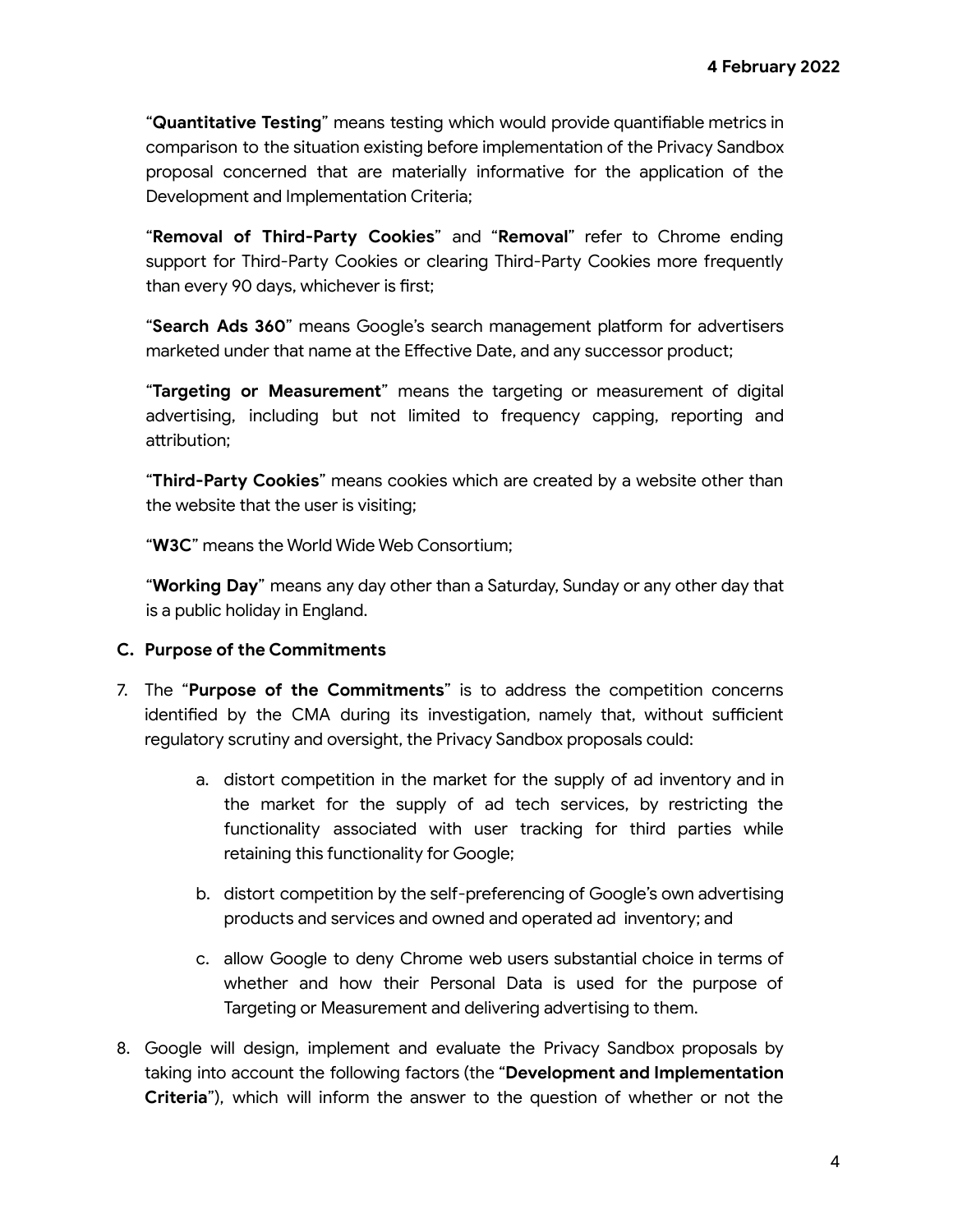Purpose of the Commitments has been achieved. The Development and Implementation Criteria are:

- a. impact on privacy outcomes and compliance with data protection principles as set out in the Applicable Data Protection Legislation;
- b. impact on competition in digital advertising and in particular the risk of distortion to competition between Google and other market participants;
- c. impact on publishers (including in particular the ability of publishers to generate revenue from advertising inventory) and advertisers (including in particular the ability of advertisers to obtain cost-effective advertising);
- d. impact on user experience, including the relevance of advertising, transparency over how Personal Data is used for advertising purposes, and user control; and
- e. technical feasibility, complexity and cost involved in Google designing, developing and implementing the Privacy Sandbox.
- 9. These Commitments are organised as follows:
	- a. Section D provides for transparency and consultation with third parties;
	- b. Section E provides for involvement of the CMA in the Privacy Sandbox proposals;
	- c. Section F provides for a standstill before the Removal of Third-Party Cookies;
	- d. Section G provides for Google's use of data;
	- e. Section H provides for non-discrimination; and
	- f. Sections I to M provide for reporting and compliance; duration; variation or substitution; effect of invalidity; and governing law and jurisdiction.

#### **D. Transparency and consultation with third parties**

10. Having agreed the wording with the CMA, by the day the Commitments Decision is published, Google will make a public statement in a blog post, a dedicated microsite or equally prominently (to which a link may be added in the CMA's webpages) specifying: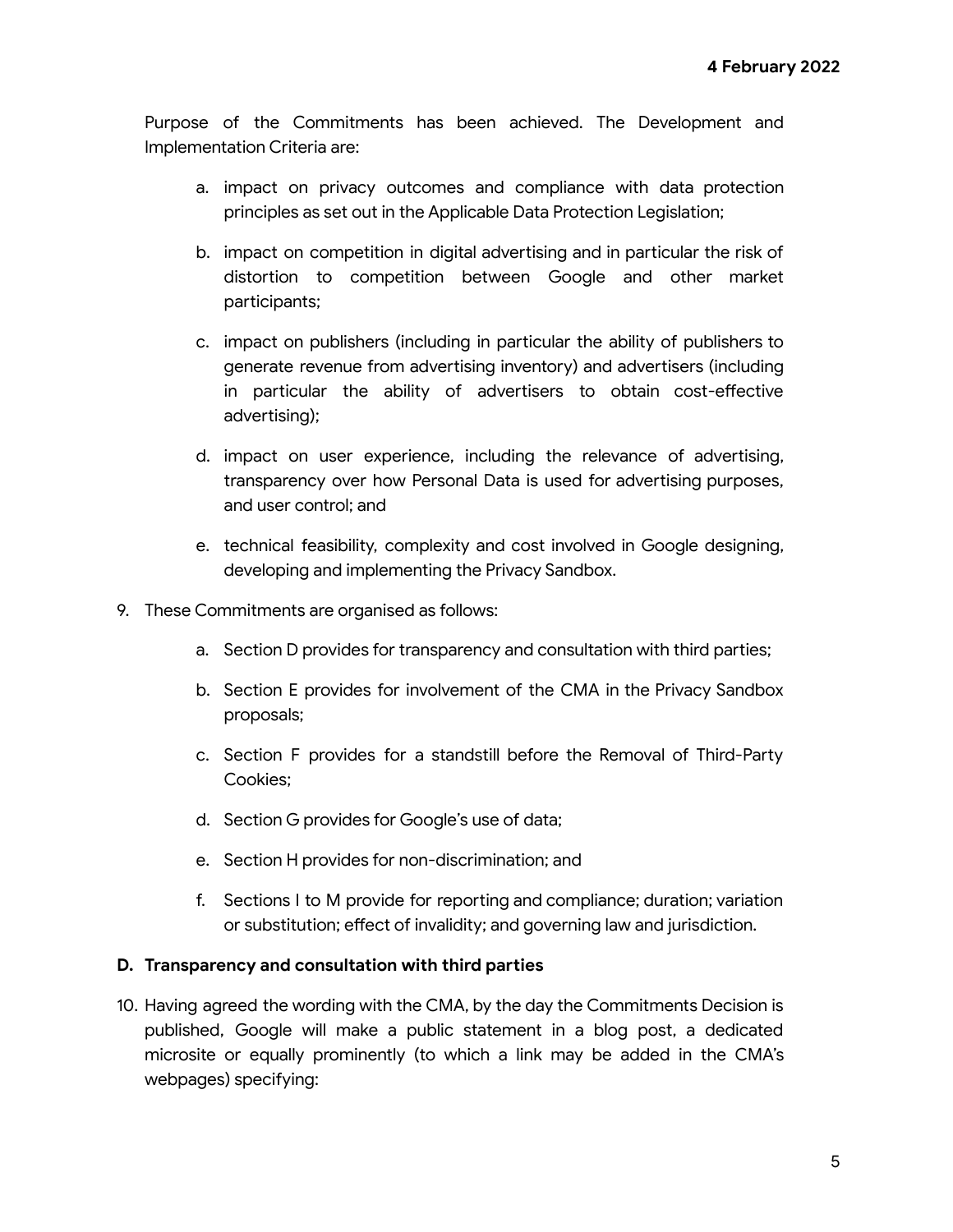- a. that Google's stated objectives in developing the Privacy Sandbox proposals are to make the web more private and secure for users, while:
	- i. supporting the ability of publishers to generate revenue from advertising inventory and the ability of advertisers to secure value for money from advertising spend;
	- ii. supporting a good user experience in relation to browsing the web and digital advertising;
	- iii. providing users with substantial transparency and control over their data as they browse the web; and
	- iv. not distorting competition between Google's own advertising products and services and those of other market participants;
- b. the Development and Implementation Criteria;
- c. that Google will design, develop and implement the Privacy Sandbox in line with the Development and Implementation Criteria; and
- d. that Google will involve the CMA on an ongoing basis in relation to the design, development and implementation of the Privacy Sandbox (and related announcements) and Google will also regularly consult with publishers, advertisers and ad tech providers pursuant to paragraphs 11, 12 and  $17(c)(v)$  below.
- 11. Google will publicly disclose the timing of the key Privacy Sandbox proposals as set out in Annex 1. Google will also publicly update the information provided for in Annex 1 as timings change or become more certain. Such disclosures may be made in particular within the blink-dev discussion group, within the W3C, within any other fora and/or in a blog post, a dedicated microsite or equally prominently. Such disclosures will aim to enable publishers, advertisers and ad tech providers to influence the Privacy Sandbox and to adjust their business models, including by providing sufficient advance notice of the proposals and publishing key information. Google will use its best endeavours to ensure that blog posts and Privacy Sandbox microsite updates relating to origin trials for, the timing of, and any key changes to, the Privacy Sandbox proposals as set out in Annex 1 will contain an express reference to these Commitments and a brief explanation of the involvement of, and regulatory oversight provided by, the CMA in consultation with the ICO. Google will provide a single webpage from which all such disclosures can be accessed.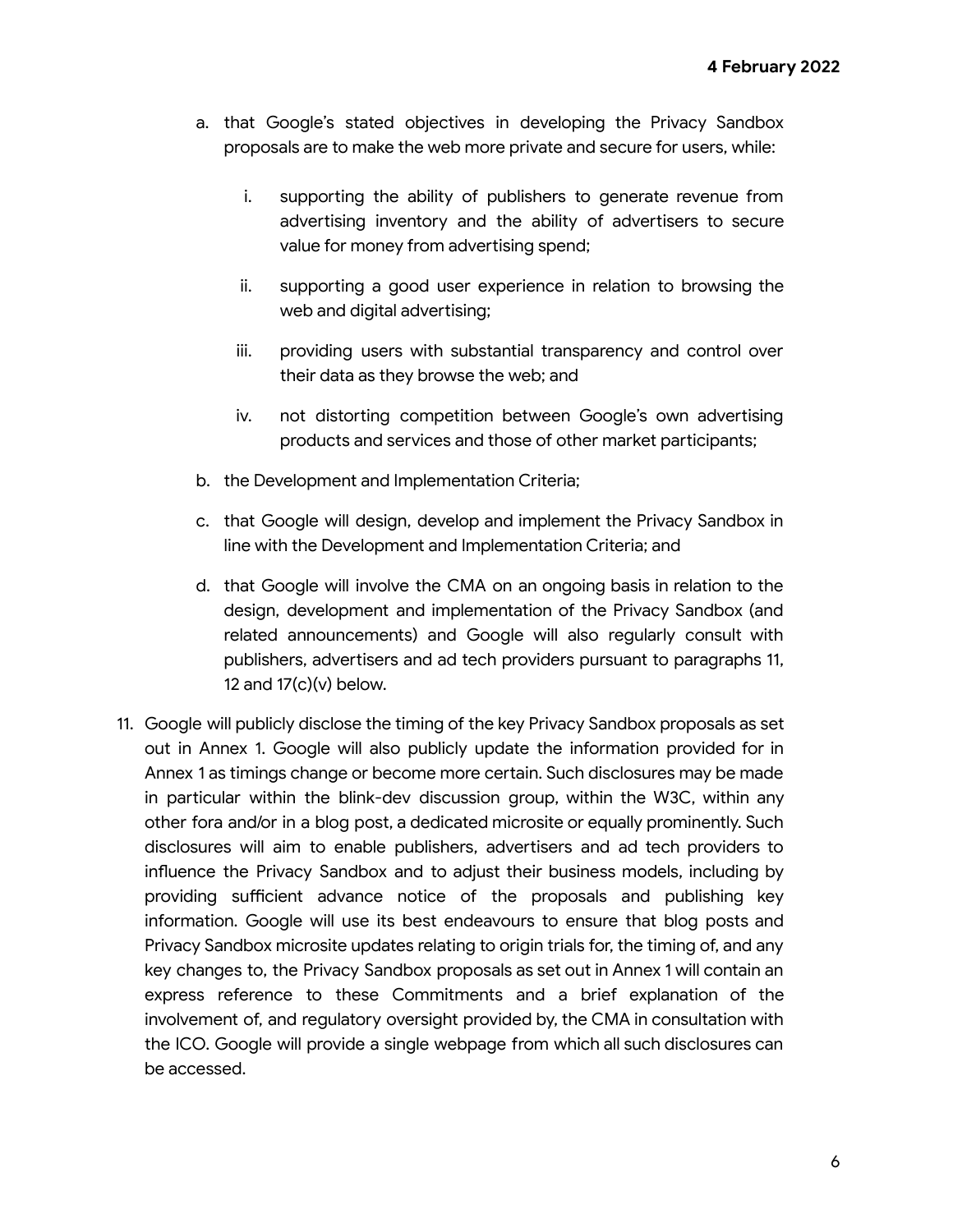- 12. Google will publish on a dedicated microsite a process for stakeholder engagement in relation to the details of the design, development and implementation of the Privacy Sandbox proposals and report on that process publicly, as well as to the CMA through the quarterly reports described in paragraph 32(a) below. As part of that process, Google will take into consideration reasonable views and suggestions expressed to it by publishers, advertisers and ad tech providers, including (but not limited to) those expressed in the W3C or any other fora, in relation to the Privacy Sandbox proposals, including testing, in order to better apply the Development and Implementation Criteria in the design, development and implementation of the Privacy Sandbox proposals.
- 13. Google will, at the CMA's request, seek to facilitate the involvement of the CMA in discussions on the Privacy Sandbox in the W3C or any other fora. In relation to its ongoing participation in the W3C, Google intends for the Privacy Sandbox proposals to proceed, when appropriate, to the relevant Community, Business and Working Groups in accordance with W3C processes.
- 14. Google will instruct its staff and agents not to make claims to other market players that contradict these Commitments. Google will provide training to its relevant staff and agents to ensure that they are aware of the requirements of these Commitments.

### **E. Involvement of the CMA in the Privacy Sandbox proposals**

- 15. Google will engage with the CMA in an open, constructive and continuous dialogue in relation to the development and implementation of the Privacy Sandbox proposals, with a view to achieving the Purpose of the Commitments, taking into account the Development and Implementation Criteria.
- 16. Updates to the timeline at Annex 1 will be provided to the CMA in accordance with paragraph 32(a) below. This is to assist the CMA in planning its own involvement in the process.
- 17. Google and the CMA will organise their dialogue by mutual agreement. Such dialogue will in particular involve:

# a. **Efforts to identify and resolve concerns quickly.**

- i. Google will proactively inform the CMA of changes to the Privacy Sandbox that are material to ensuring that the Purpose of the Commitments is achieved.
- ii. Google will work with the CMA without delay to seek to resolve concerns raised and address comments made by the CMA with a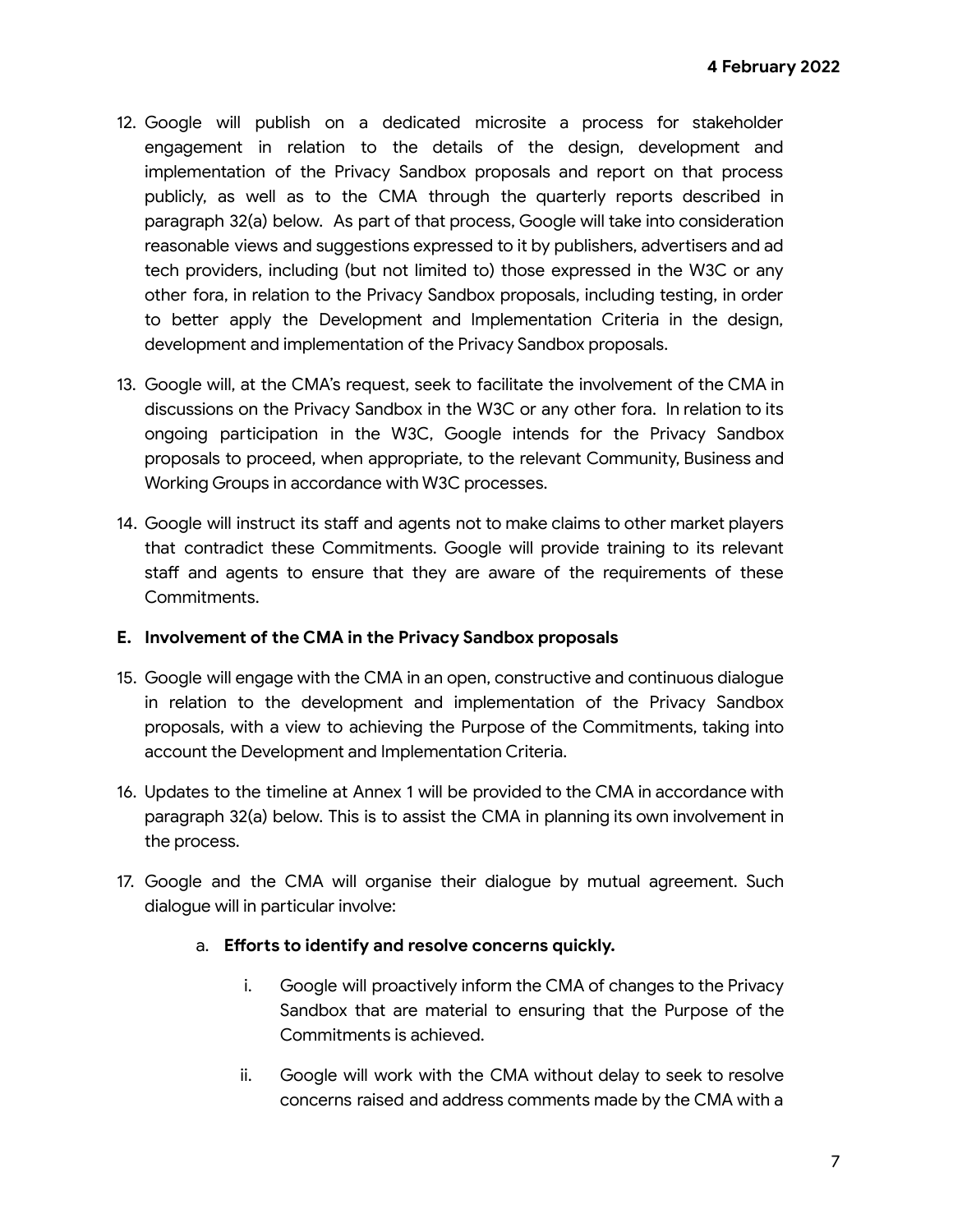view to achieving the Purpose of the Commitments. Google will inform the CMA of how it has responded to those comments.

- iii. In the event that Google and the CMA cannot reach mutual agreement or resolve concerns within 20 Working Days of a notification in writing by the CMA, unless extended by mutual consent, the CMA may take action pursuant and subject to the provisions of section 31B(4) of the Act.
- b. **Status meetings.** Google and the CMA will schedule regular meetings at least once a month until the Removal of Third-Party Cookies and at regular intervals thereafter to discuss progress on the Privacy Sandbox proposals.
- c. **Testing.** During the period from acceptance of these Commitments until the Removal of Third-Party Cookies, Google will seek to agree with the CMA parameters and other aspects<sup>2</sup> which are material for the design of any significant tests for evaluating the effectiveness of the Alternative Technologies, and of other Privacy Sandbox proposals at Annex 1 that are amenable to Quantitative Testing, according to the Development and Implementation Criteria. Such testing will be carried out on the following basis:
	- i. Google will test the effectiveness of individual Alternative Technologies and of other Privacy Sandbox proposals at Annex 1 that are amenable to Quantitative Testing, and will also, before triggering the standstill period as set out in paragraph 19 below, test their effectiveness in combination to fully assess the impact of the Removal of Third-Party Cookies.
	- ii. Google will involve the CMA in the design of such tests of Alternative Technologies and of other Privacy Sandbox proposals at Annex 1 that are amenable to Quantitative Testing, and will share with the CMA the results of such tests and, to the extent necessary for the CMA to understand and evaluate the results, explanations of the data used and underlying analyses as well as, on request and where practicable, relevant analyses retained in Google's systems for the purpose of the experiment results. Google will work with the CMA to enable the CMA to understand and have confidence in the results. Google will take into account reasonable views and suggestions expressed by stakeholders in

 $2$  Other aspects means data and benchmarks which are material for the design of any significant tests.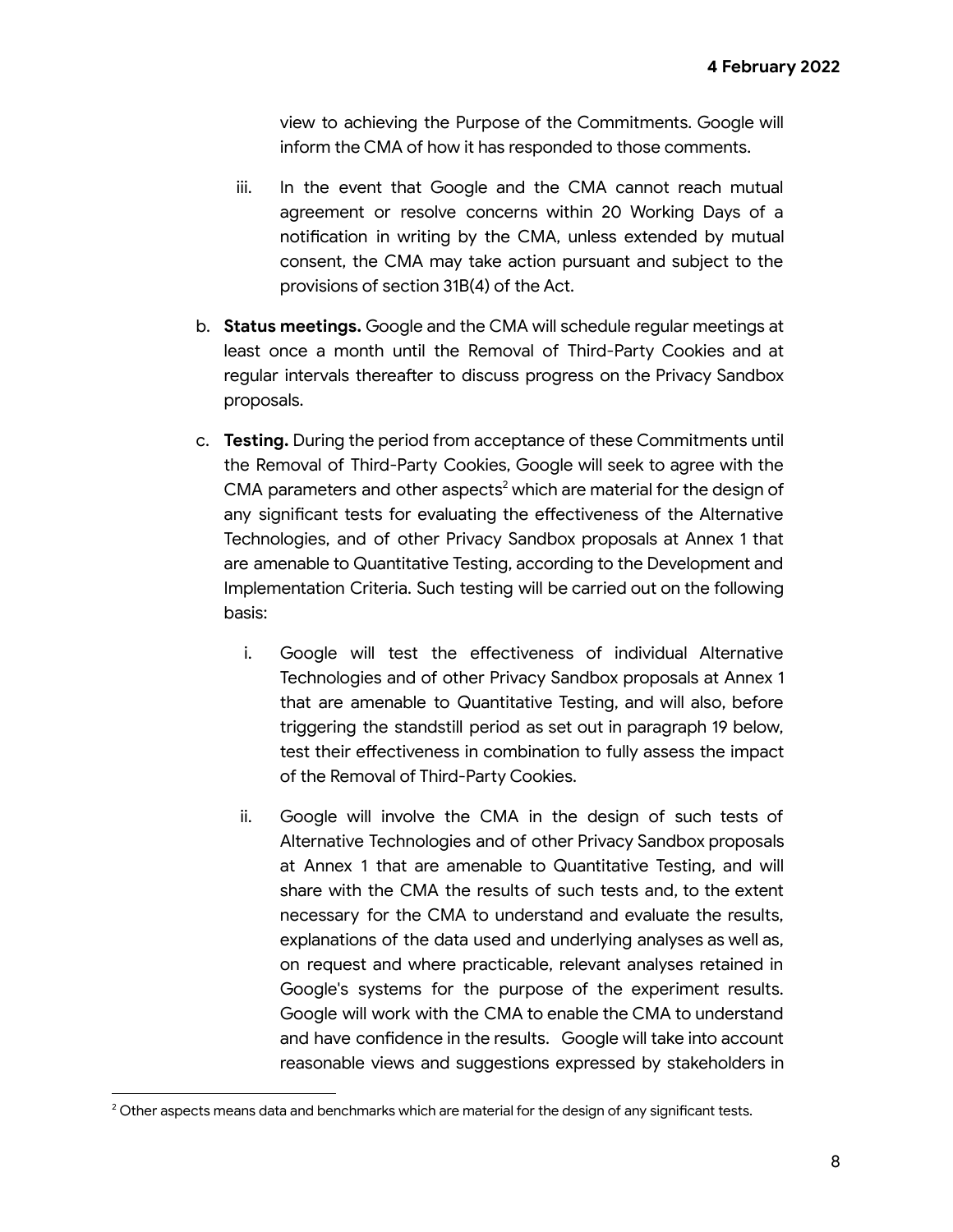relation to the testing of the Privacy Sandbox proposals, in accordance with paragraph 12.

- iii. If Google and the CMA cannot reach an agreement regarding appropriate testing parameters the CMA may notify Google of its preferred parameters.
- iv. If Google does not within 20 Working Days, unless extended by mutual consent, agree to carry out a test according to the CMA's parameters, the CMA may take action pursuant and subject to the provisions of section 31B(4) of the Act.
- v. In consultation with the CMA, Google will publish the results of tests that are material to evaluating the effectiveness of the Alternative Technologies and of other Privacy Sandbox proposals at Annex 1 that are amenable to Quantitative Testing by reference to the Development and Implementation Criteria. The publication will be made in a blog post, a dedicated microsite or equally prominently. When Google publishes the results of these tests, it will also publish a description of the underlying data and methodology used that is sufficiently granular to enable publishers, advertisers and ad tech providers to understand the results and obtain an informed view of the relevance of the test and its outcome for their own businesses. For the avoidance of doubt, Google will not publicly disclose personal data, Google proprietary software code or algorithms or other business secrets. However, Google may need to disclose such data to the CMA if such data is necessary for the CMA to assess the effectiveness of the Alternative Technologies and of other Privacy Sandbox proposals at Annex 1 that are amenable to Quantitative Testing.
- vi. This provision shall not prevent Google from carrying out alternative tests on the basis of its own parameters and design. However, Google will provide the CMA with sufficient advance notice of any intention to carry out any such alternative tests, explain the nature of any such tests and discuss with the CMA whether (and if so how) Google should publish the results of any such tests.
- d. **User controls.** At least once a quarter, Google will update the CMA on its plans for user controls in relation to the Privacy Sandbox proposals,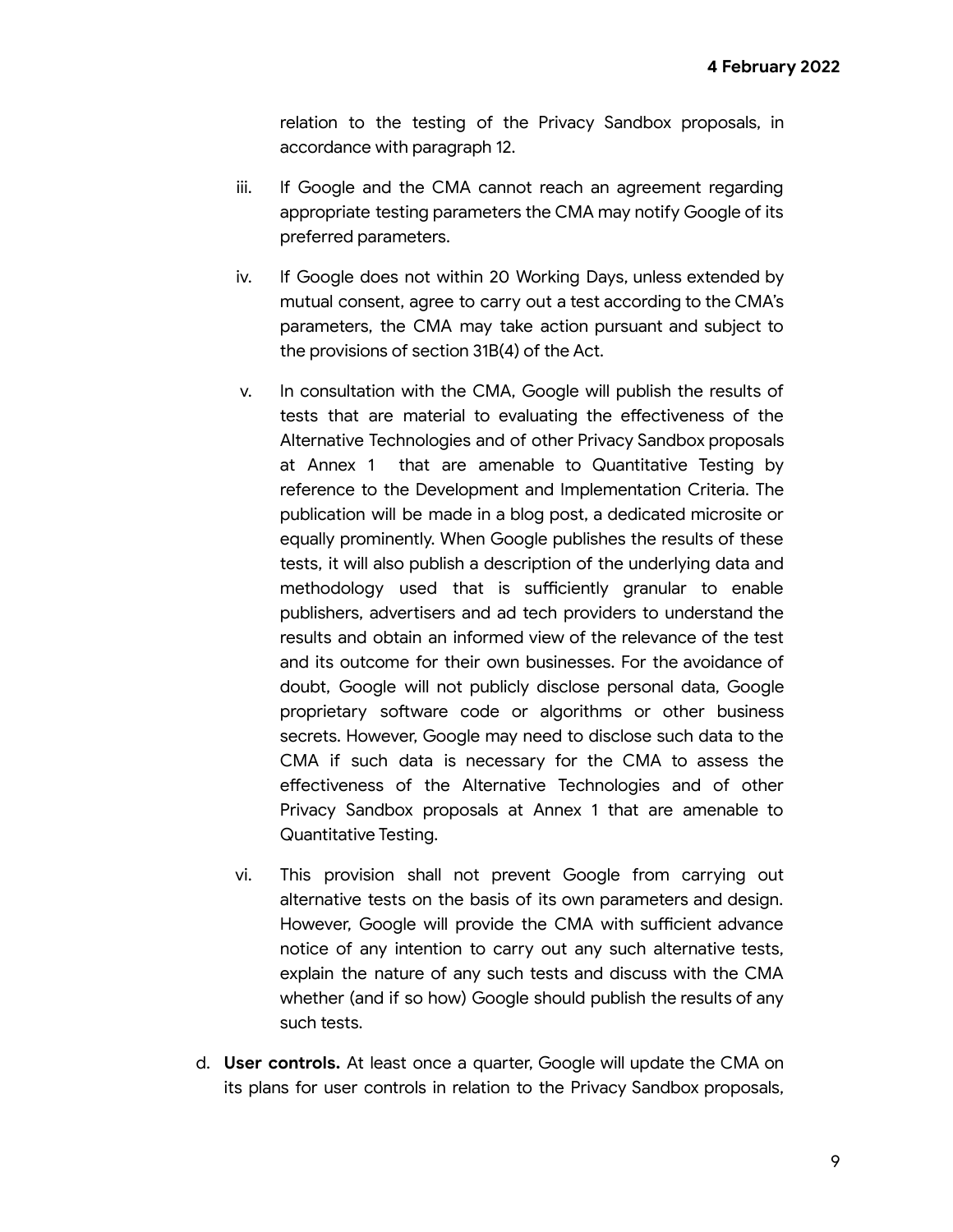including default options and choice architectures, and it will share with the CMA the user research and testing which underpins its decisions on user controls. Google will take into account any observations the CMA may make with a view to ensuring that the Purpose of the Commitments is achieved.

18. **The ICO.** Google acknowledges that the CMA will involve the ICO to achieve the Purpose of the Commitments as agreed between the CMA and the ICO and subject to applicable legislation. The CMA will consult the ICO before issuing any notification under paragraph 21 below.

#### **F. Standstill before the Removal of Third-Party Cookies**

- 19. Google will not implement the Removal of Third-Party Cookies before the expiry of a standstill period of no less than 60 days after Google notifies the CMA of its intention to implement their Removal. Google may increase the length of such a standstill period at any time between giving such notice and the period's expiry. At the CMA's request, Google will increase the length of this standstill period by a further 60 days to a total of 120 days.
- 20. Before the Removal of Third-Party Cookies, Google will not implement Gnatcatcher without making reasonable efforts to support websites' ability to conduct anti-spam and anti-fraud efforts and to tailor their websites based on users' coarse geographic location (i.e., country or region), or enforce the Privacy Budget.<sup>3</sup>
- 21. During the standstill period, the CMA may notify Google that competition law concerns remain such that the Purpose of the Commitments will not be achieved. Google will work with the CMA without delay to seek to resolve concerns raised and address comments made by the CMA with a view to achieving the Purpose of the Commitments. Google will inform the CMA of how it has responded to those comments.
- 22. If Google and the CMA do not resolve those competition law concerns during the standstill period referred to in paragraph 19 above, the CMA may take action pursuant and subject to section 31B(4)(a) of the Act. In such circumstances the CMA will have reasonable grounds for believing that there has been a material change of circumstances since the Commitments were accepted.
- 23. Nothing in these Commitments prevents the application of any part of section 31B(4) or other provisions of the Act.

<sup>&</sup>lt;sup>3</sup> As part of this, before the Removal of Third-Party Cookies Google will allow publishers, advertisers and ad tech providers to make unlimited requests (and receive responses) for User-Agent Client Hints, so that all of the information available in the user-agent string as of the Effective Date would remain accessible during the period prior to the Removal of Third-Party Cookies.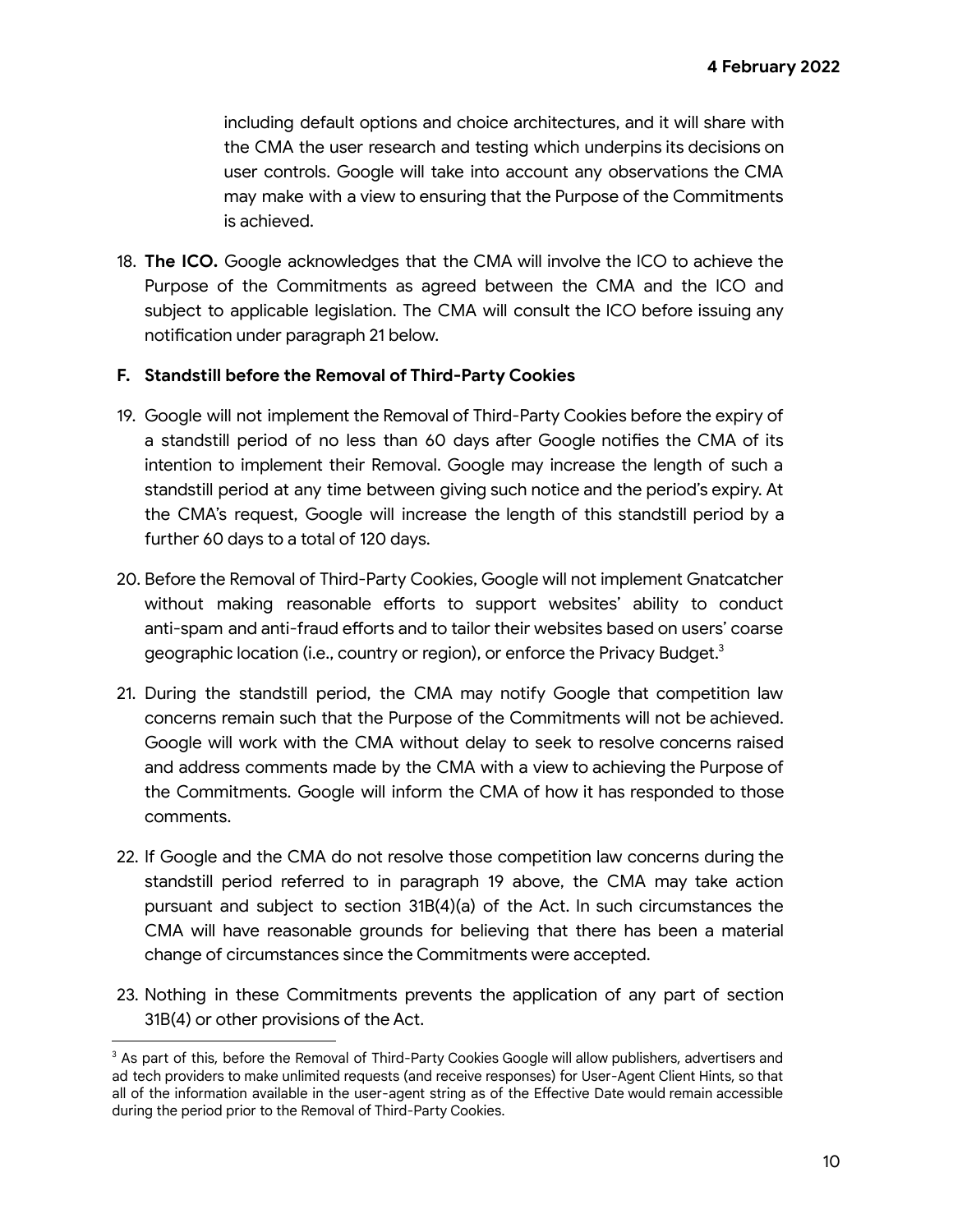24. Where section 31B(4) applies, the CMA may continue the investigation, make a decision within the meaning of section 31(2) of the Act, or give directions under section 35 (interim measures) of the Act.

#### **G. Google's use of data**

- 25. **Chrome browsing history commitment.** After Chrome ends support for Third-Party Cookies, Google commits not to use Personal Data from a user's Chrome browsing history, including synced Chrome history, in its Ads Systems to track that user for the Targeting or Measurement of digital advertising on either Google owned and operated ad inventory or ad inventory on websites not owned and operated by Google.
- 26. **Google Analytics data commitment.** After Chrome ends support for Third-Party Cookies, Google commits not to use a user's Personal Data from a customer's Google Analytics account in its Ads Systems to track that user for the Targeting or Measurement of digital advertising on either Google owned and operated ad inventory or ad inventory on websites not owned and operated by Google.<sup>4</sup>
- 27. **Additional commitments regarding ad inventory on websites not owned and operated by Google.** After Chrome ends support for Third-Party Cookies, Google commits not to track users to Target or Measure digital advertising on ad inventory on websites not owned and operated by Google using either (i) Google First-Party Personal Data or (ii) Personal Data regarding users' activities on websites other than those of the relevant advertiser and publisher.<sup>5</sup>
- 28. After Chrome ends support for Third-Party Cookies, Google intends to use the Alternative Technologies for the Targeting or Measurement of digital advertising on ad inventory on websites not owned and operated by Google.
- 29. For the avoidance of doubt:
	- a. nothing in paragraphs 25-27 above prevents Google from using the data types listed to prevent spam and fraud; and
	- b. Section G of these Commitments is without prejudice to the operation of any other part of the Commitments, including Section H, or to the

<sup>4</sup> Google Analytics plans to continue to allow Analytics customers to use their respective first-party data to support publisher monetization within their own respective websites. Google Analytics does not use Personal Data across unaffiliated publishers for publisher monetization and, in accordance with paragraph 26, commits not to do so in the future. This does not preclude the possibility that a customer may choose to share or export their own Analytics data, including through a linked Google Ads account, for ads Targeting and/or Measurement.

<sup>5</sup> This includes data uploaded by an advertiser to Customer Match in accordance with Google's Customer Match policy.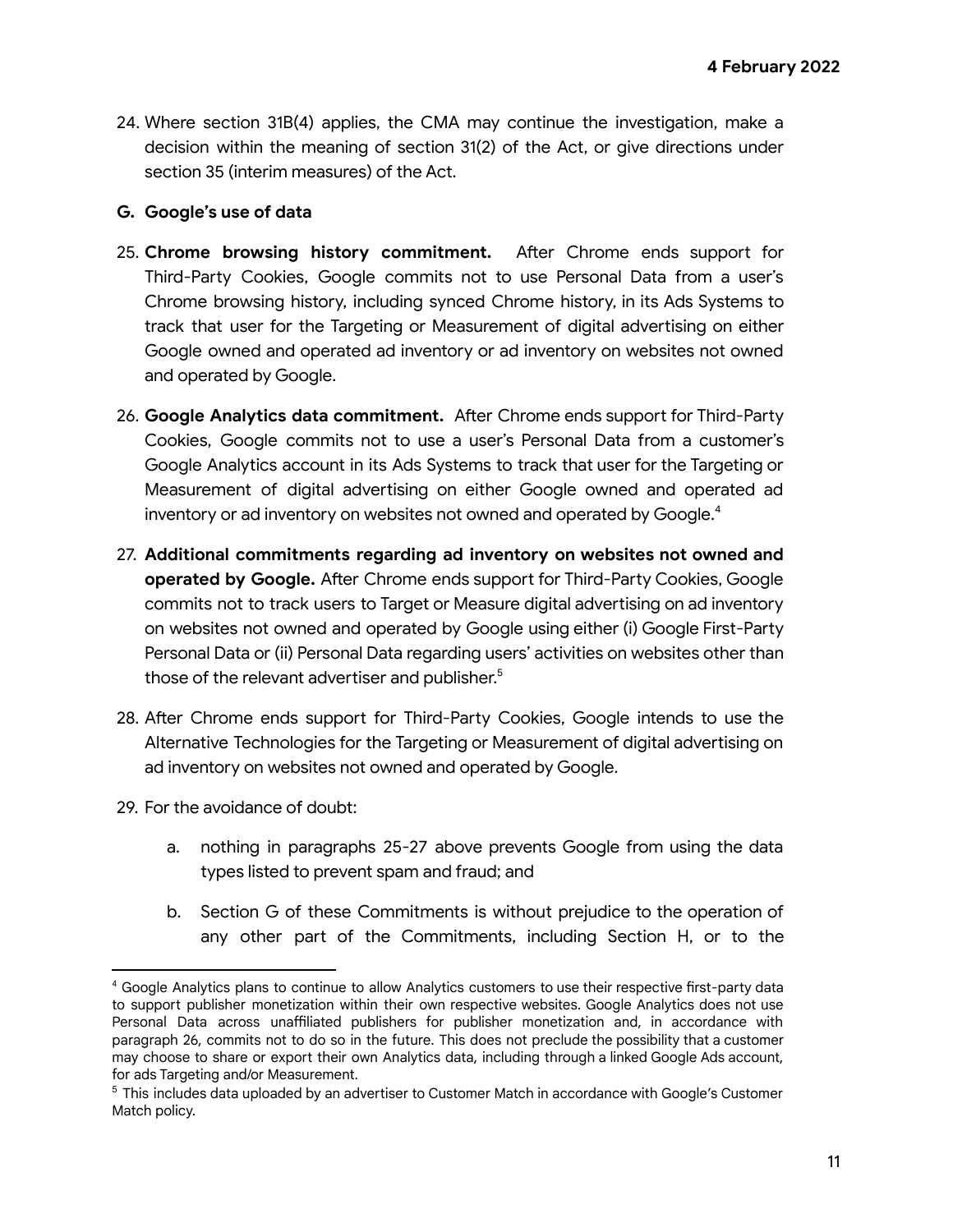application of the Applicable Data Protection Legislation. Section G does not prevent Google from using the Alternative Technologies in the same way as other market participants are able to do.

### **H. Non-discrimination**

- 30. Recognising that in accordance with paragraph 8 above Google will design, develop and implement the Privacy Sandbox proposals in a manner that is consistent with the Purpose of the Commitments and takes account of the Development and Implementation Criteria, Google will ensure that it does not distort competition by discriminating against rivals in favour of Google's advertising products and services. In particular, Google will not:
	- a. design and develop the Privacy Sandbox proposals in ways that will distort competition by self-preferencing Google's advertising products and services;
	- b. implement the Privacy Sandbox in ways that will distort competition by self-preferencing Google's advertising products and services; or
	- c. use competitively sensitive information provided by an ad tech provider or publisher to Chrome for a purpose other than that for which it was provided.

For the avoidance of doubt, Privacy Sandbox proposals that deprecate Chrome functionality will remove such functionality for Google's own advertising products and services as well as for those of other market participants.

31. Google will not change its policies for customers of Google Ad Manager, Campaign Manager 360, Display & Video 360 or Search Ads 360 to introduce new provisions restricting a customer's use of Non-Google Technologies before the Removal of Third-Party Cookies, unless in exceptional circumstances (such circumstances to be discussed with the CMA) or as required by law. For the duration of the Commitments, Google will inform the CMA ahead of any such change to these policies.

# **I. Reporting and compliance**

- 32. Google will:
	- a. provide the CMA with quarterly reports within three Working Days of the end of each three-calendar-month period following the Effective Date about: progress on the Privacy Sandbox proposals; updated timing expectations; substantive explanations of how Google has taken into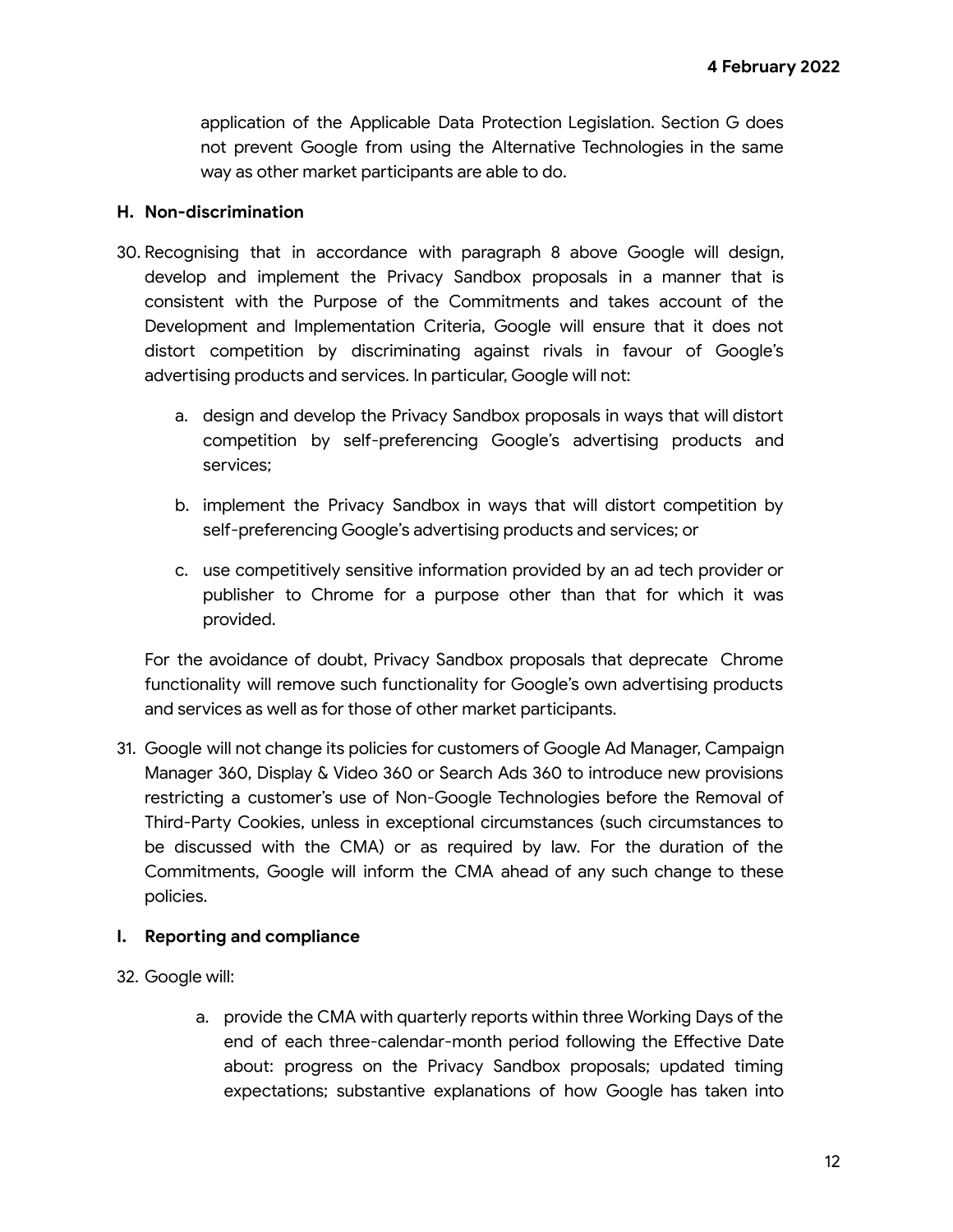account observations made by the CMA and by third parties pursuant to paragraphs 12 and 17(c)(ii) of these Commitments; and a summary of the interactions between the CMA and Google pursuant to paragraphs 17 and 21 of these Commitments, including in particular a record of any concerns raised or comments made by the CMA and the approach retained for addressing such concerns or comments pursuant to paragraphs 17(a)(ii) and 21. The quarterly reports will include a signed Compliance Statement in respect of paragraphs 25-27, 30-31 and, with respect to those provisions, paragraph 33 of these Commitments. The Compliance Statement will be signed by the CEO (or an individual with delegated authority) on behalf of each company giving the Commitments and will be in the form included in Annex 2 to these Commitments;

- b. appoint at its own cost in consultation with the CMA (and subject to the ongoing approval of the CMA), a monitoring trustee to monitor compliance with paragraphs 25-27, 30-31 and, with respect to those provisions, paragraph 33 of these Commitments and instruct this trustee to provide the CMA with a quarterly Monitoring Statement in the form of Annex 3 to these Commitments within three Working Days of the end of each three calendar month period following the Effective Date;
- c. promptly notify the CMA, as soon as practicable (and, at the latest within five Working Days) by email at RemediesMonitoringTeam@cma.gov.uk, if it becomes aware of any breach of the Commitments, and commits to providing full information concerning the nature and duration of such breach. Google will not be taken to be aware of a breach for a reasonable period during which it is considering whether conduct is or is not in compliance;<sup>6</sup>
- d. promptly take all actions reasonably required, in consultation with the CMA, to remedy a breach; and
- e. provide to the CMA any information and documents which the CMA requests for the purposes of enabling the CMA to monitor and review the operation of the Commitments or any provisions of the Commitments or for the purposes of their enforcement.
- 33. Alphabet Inc., Google UK Limited and Google LLC will not in any way, whether by actions or omissions, directly or indirectly, circumvent any of the Commitments.

<sup>&</sup>lt;sup>6</sup> Such reasonable period to not exceed, absent exceptional circumstances, 10 Working Days from the date on which Google becomes aware of the conduct in question.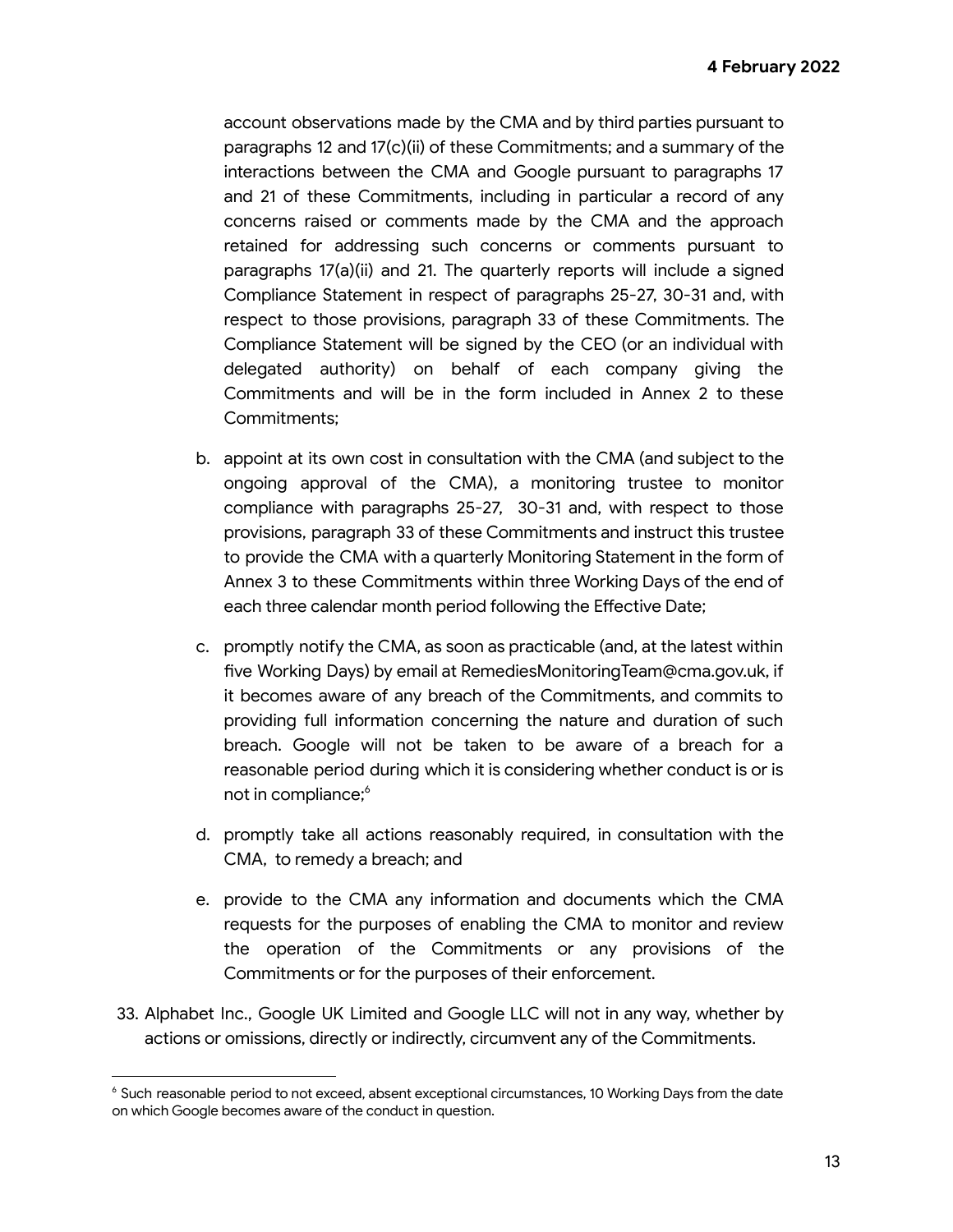## **J. Duration**

34. The Commitments will terminate six years from the date they are accepted by the CMA, unless released at an earlier date in accordance with section 31A(4) of the Act.

### **K. Variation or substitution**

35. Google may offer a variation or substitution of the Commitments as envisaged by section 31A(3) of the Act.

### **L. Effect of invalidity**

36. Should any provision of these Commitments be contrary to law or invalid or unenforceable for any reason, Google will continue to observe the remaining provisions, which shall remain valid and enforceable.

### **M. Governing law and jurisdiction**

- 37. The Commitments will be governed by and construed in all respects in accordance with English law.
- 38. Disputes arising concerning the Commitments will be subject to the exclusive jurisdiction of the courts of England and Wales.
- 39. Each of Alphabet Inc. and Google LLC irrevocably appoints Sisec Limited, 21 Holborn Viaduct, London EC1A 2DY as its agent to receive on its behalf in England or Wales service by the CMA of all documents, orders, requests, notifications, proceedings or other communications connected with these Commitments. Such service shall be deemed completed on delivery to such agent and shall be valid until such time as the CMA has received prior written notice that such agent has ceased to act as agent. If for any reason such agent ceases to be able to act as agent or no longer has an address in England or Wales, each of Alphabet Inc. and Google LLC shall forthwith appoint a substitute acceptable to the CMA and deliver to the CMA the new agent's name and address within England and Wales.

\*\*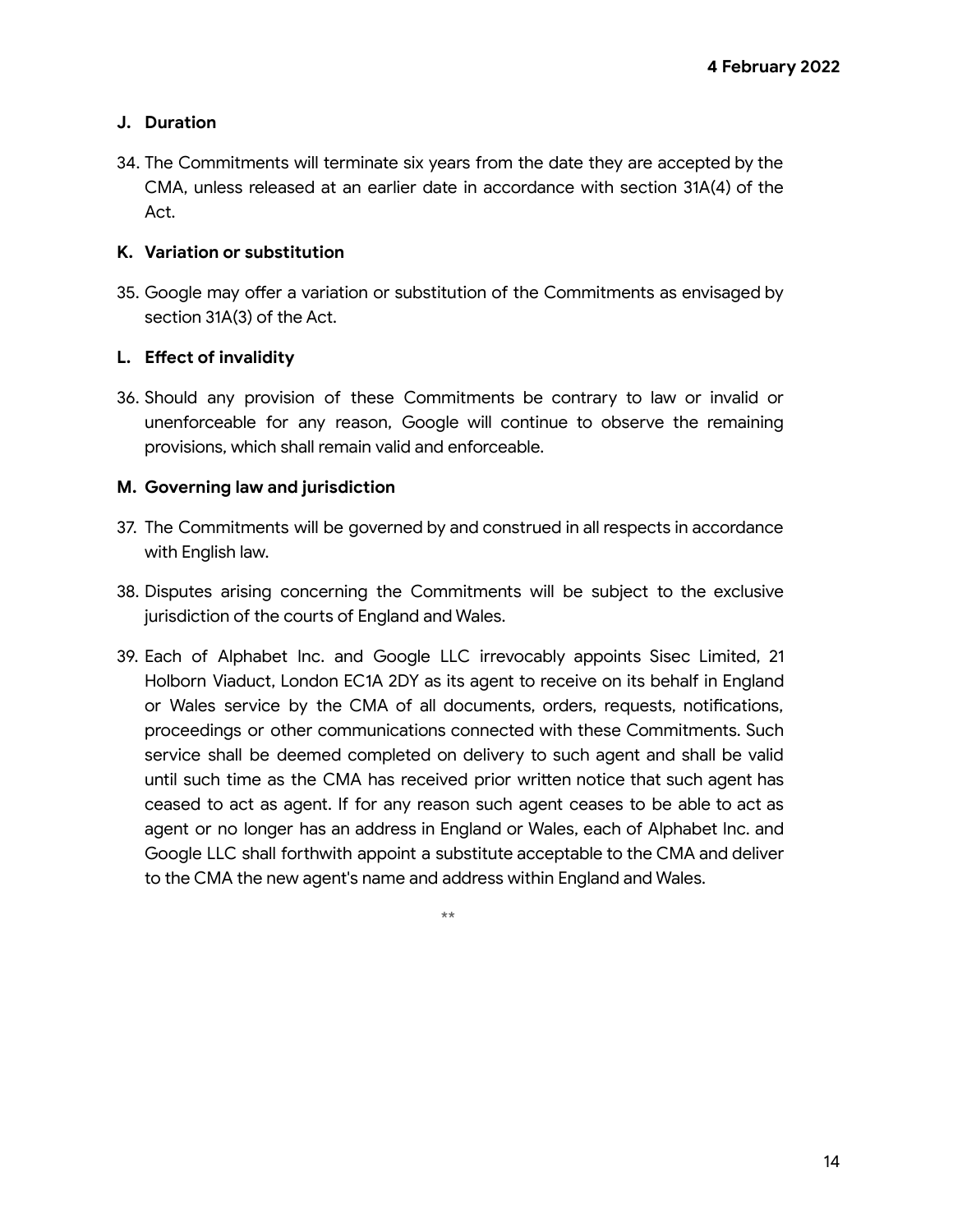### **Annex 1**

Google will provide the following information in relation to the use cases set out below, by reference to each quarter (e.g., Q1 2022, Q2 2022…):

- 1. Currently anticipated opening of application programming interface (API) origin trial
- 2. Currently anticipated start of notice period prior to Removal of Third-Party **Cookies**
- 3. Currently anticipated Use Case general availability
- 4. Currently anticipated Transition Period for Removal of Third-Party Cookies

The use cases for which such information will be provided, and distinct APIs for which information will be shown, are as follows (if the development of an API is discontinued, and/or an alternative API developed, such changes will be reflected):

- 1. Use Case: Fight spam and fraud on the web
	- Trust Tokens API
- 2. Use Case: Show relevant content and ads
	- Topics API
	- FLEDGE API
- 3. Use Case: Measure digital ads
	- Core Attribution API
	- Aggregate Reporting API with aggregate reports
	- Cross-Environment Attribution API
	- Aggregation Service Reference
- 4. Use Case: Improve the web platform infrastructure
	- First-Party Sets API
	- Shared Storage API
	- CHIPS API
	- Storage Partitioning
	- Fenced Frames API
	- Network State Partitioning

Information on the earliest anticipated date for availability will be provided for the following measures to promote a more private web (if the development of a measure is discontinued, and/or an alternative measure developed, such changes will be reflected):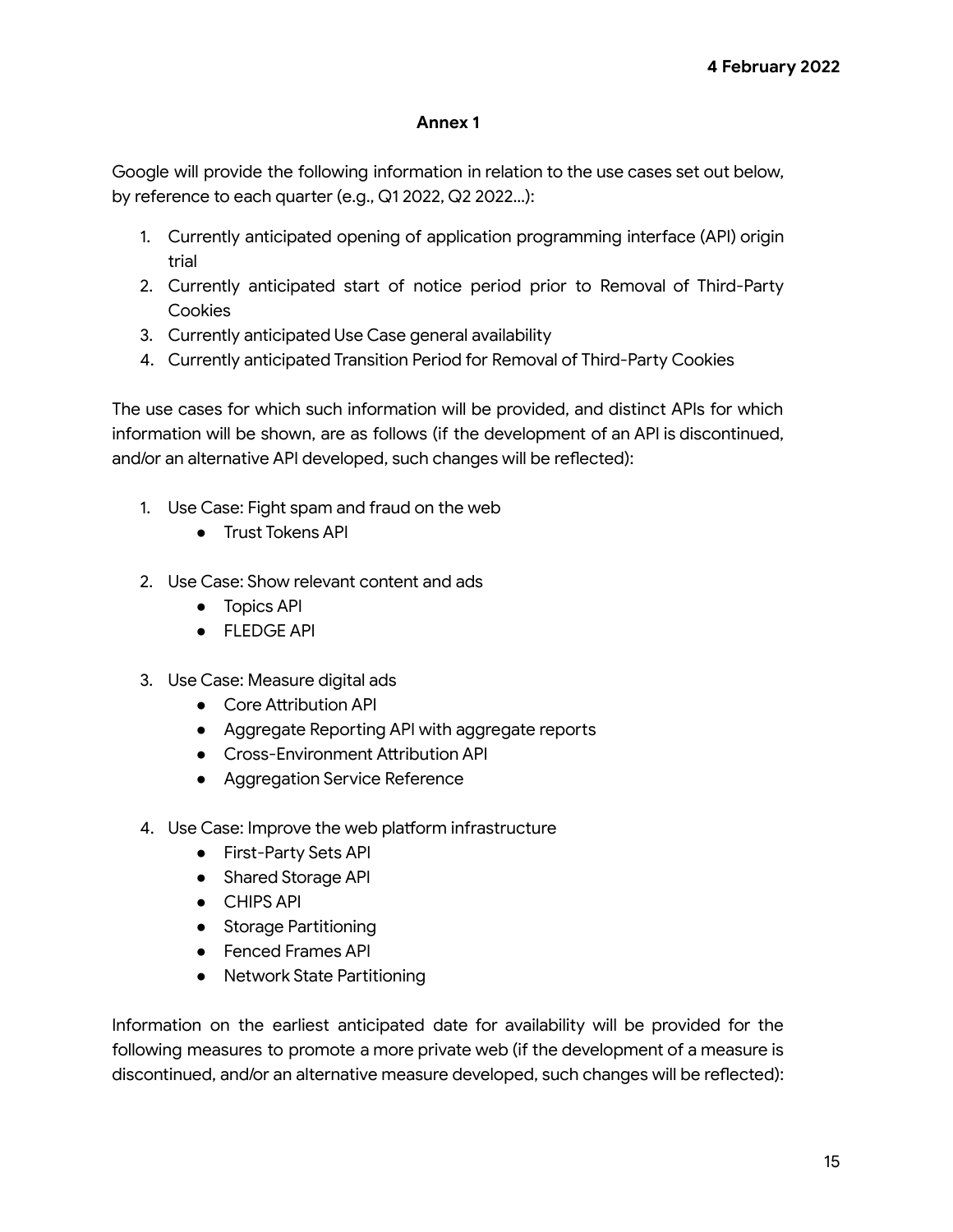- DNS-over-HTTPS
- Federated Credential Management (FedCM)
- User-Agent Reduction
- Gnatcatcher
- Origin-Bound Cookies
- Privacy Budget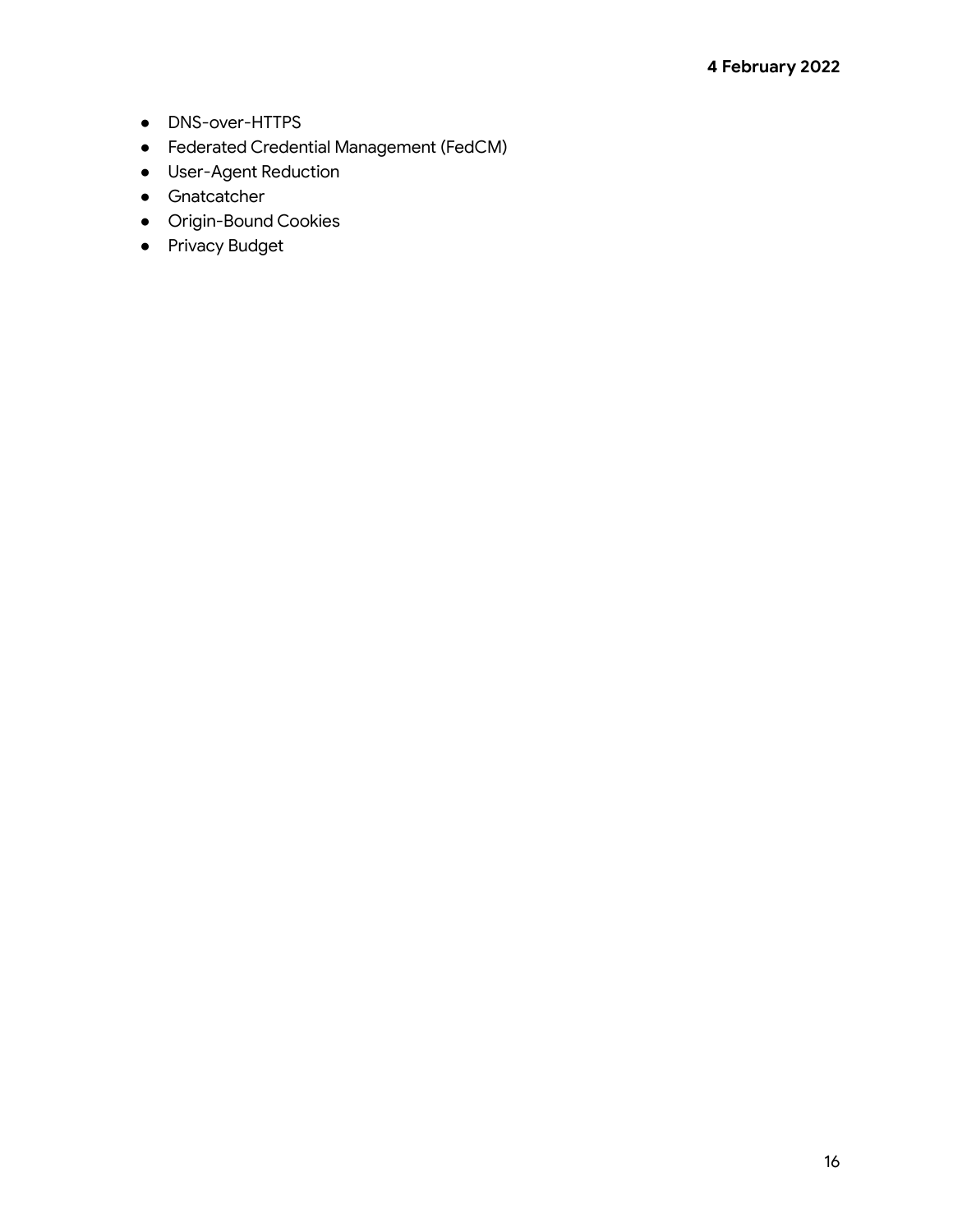#### **Annex 2**

### **Template Compliance Statement**

[Note: Quarterly Compliance Statements will be provided to the CMA within three Working Days of the end of each three-calendar-month period following the Effective Date for the duration of the Commitments]

I, [insert full name], [Chief Executive Officer/title of authorised delegate] of Google LLC confirm that for the three months to [amend date as appropriate], [Google] has complied in the preceding three-calendar-month period with the obligations relating to:

- Google's use of data set out in paragraphs 25, 26, and 27 of the Commitments;
- Google's non-discrimination commitments set out in paragraphs 30 and 31 of the Commitments; and
- Google's commitment in relation to anti-circumvention in this respect set out in paragraph 33 of the Commitments.

Any failures to meet the Commitments during this three-calendar-month period were notified to the CMA within five Working Days of Google becoming aware of them and are also listed below for completeness.

Signed……………………………………………………………………….. Full name……………………………………………………………………

Date……………………………………………………………………………

[Breaches (if any) listed on following page for completeness]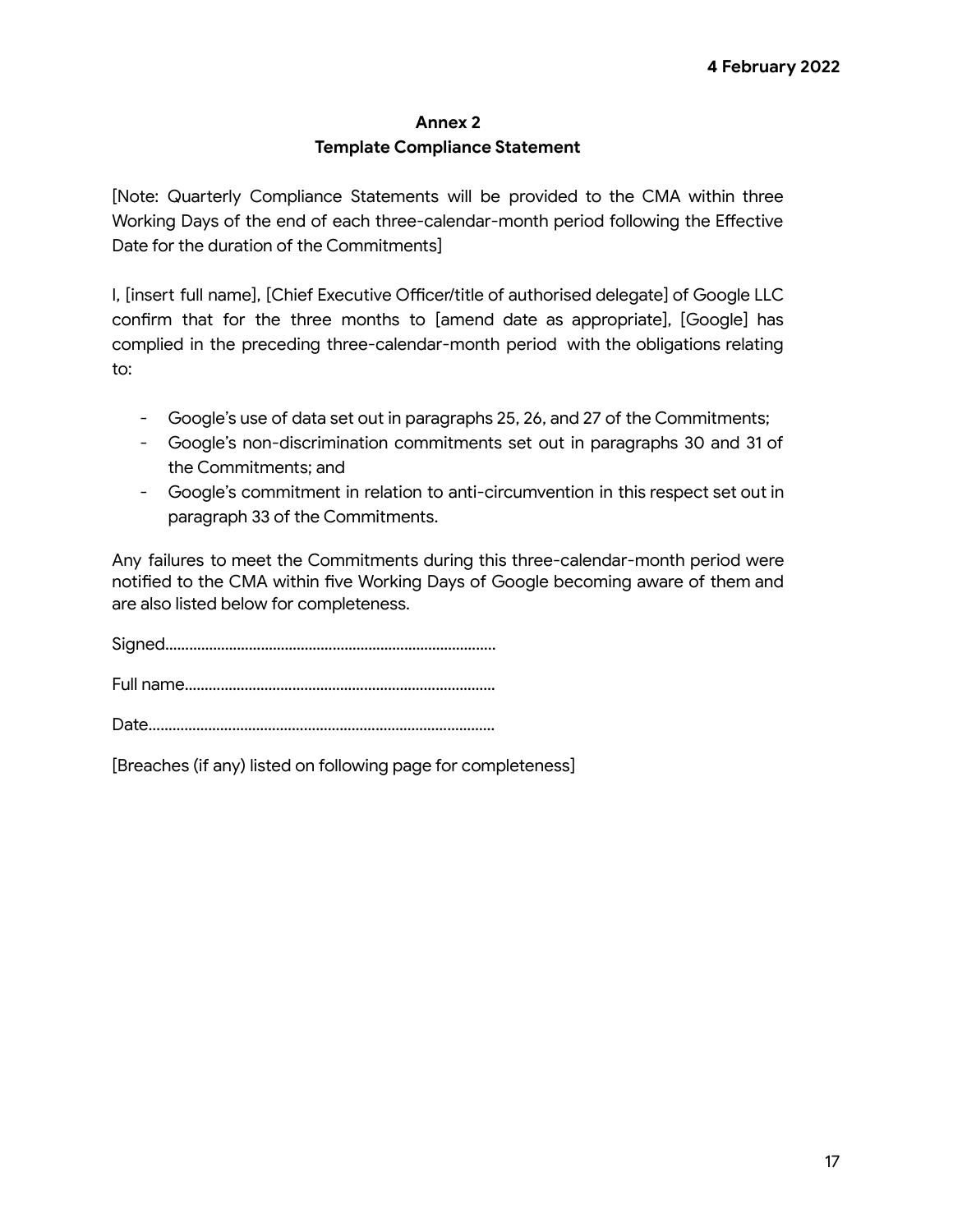# **Annex 3 Outline of Monitoring Statement**

| A              | <b>Commitments in paragraphs 25-27</b>                                                                                                                                                                                                                                                                                                                                           |
|----------------|----------------------------------------------------------------------------------------------------------------------------------------------------------------------------------------------------------------------------------------------------------------------------------------------------------------------------------------------------------------------------------|
| A1             | A description of the technical data separation mechanisms for compliance with the<br>requirements of these paragraphs, updated as appropriate in each successive report,<br>including how Google ensures that any access by Ads Systems or related individuals<br>for the purposes of preventing spam and fraud is limited to this use case.                                     |
| A2             | A summary of the Monitoring Trustee's review of the relevant logs detailing the access<br>history of any datasets within Google that contain data relevant to these paragraphs.<br>This summary shall list out exhaustively any access by Ads Systems or related<br>individuals and provide the justification for such access. <sup>7</sup>                                      |
| A <sub>3</sub> | A description of training on permissible data access Google has carried out and the<br>attendees of such training.                                                                                                                                                                                                                                                               |
| B              | <b>Commitments in paragraphs 30-31</b>                                                                                                                                                                                                                                                                                                                                           |
| <b>B1</b>      | A description of the process through which Google records how the Development<br>and Implementation Criteria were assessed in key design decisions for relevant<br>products, updated as appropriate in each successive report.                                                                                                                                                   |
| <b>B2</b>      | A summary of the Monitoring Trustee's review of the records described in B1.                                                                                                                                                                                                                                                                                                     |
| B <sub>3</sub> | A description of Google's guidelines detailing what contacts between Chrome and<br>Ads are permissible, updated as appropriate in each successive report.                                                                                                                                                                                                                        |
| <b>B4</b>      | A summary of the Monitoring Trustee's review of the implementation of B3.                                                                                                                                                                                                                                                                                                        |
| <b>B5</b>      | A description of (i) the secure depository for documents partners label as containing<br>confidential information that will not be accessible to members of the Google Ads<br>organization, updated as appropriate in each successive report; and (ii) the steps<br>Google has taken to inform third-parties of the steps they can take to label<br>information as confidential. |
| <b>B6</b>      | A description of any processes in addition to those in B5 that Google has carried out<br>to ensure that Google uses any competitively sensitive information provided by an ad<br>tech provider or publisher to Chrome only for the purpose(s) for which it was<br>provided.                                                                                                      |
| <b>B7</b>      | A summary of the Monitoring Trustee's review of the implementation of B5 and B6.                                                                                                                                                                                                                                                                                                 |

 $<sup>7</sup>$  To the extent that, for the purposes of any Monitoring Statement, Google provides information to the Monitoring</sup> Trustee that information will also be provided to the CMA.